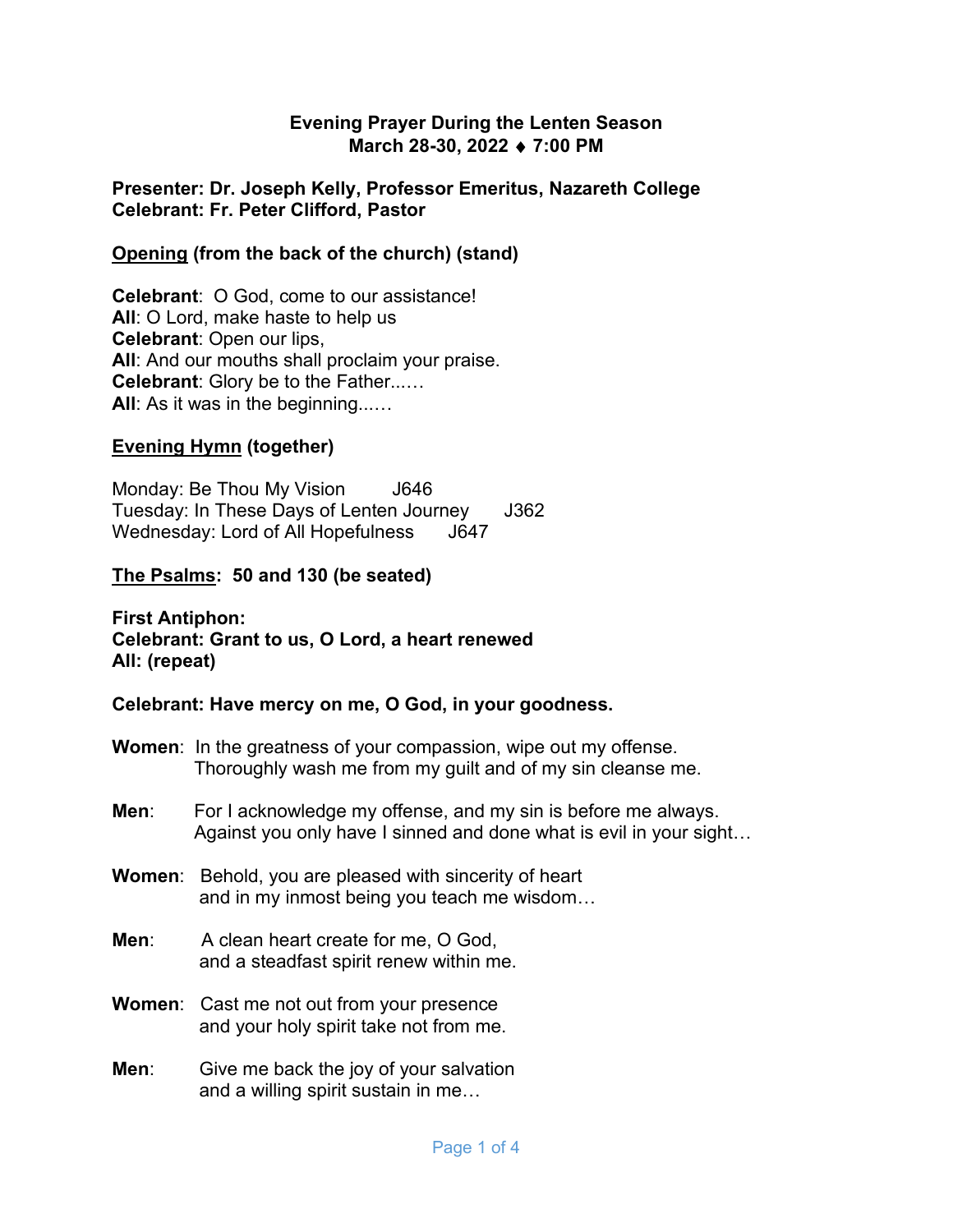- **Women**: O Lord, open my lips, and my mouth shall proclaim your praise…
- **Men:** My sacrifice, O God, is a contrite spirit; a heart contrite and humbled, O God, you will not spurn.
- **Women**: Be bountiful, O Lord, to Zion in your kindness by rebuilding the walls of Jerusalem.
- **Together**: Glory be to the Father, and to the Son, and to the Holy Spirit As it was in the beginning is now, and ever shall be. Amen

# **(Together repeat the antiphon above)**

# **A few moments of silence**

#### **Second Antiphon: Celebrant: With the Lord is plenteous redemption All: (repeat)**

# **Celebrant: Out of the depths, I cry to you, O Lord; Lord, hear my voice!**

|        | <b>Woman:</b> Let your ear be attentive to my voice in supplication<br>If you, O Lord, mark iniquities, Lord, who can stand?          |
|--------|---------------------------------------------------------------------------------------------------------------------------------------|
| Men:   | But with you is forgiveness that you may be revered.                                                                                  |
| Women: | I trust in the Lord; my soul trusts in his word.                                                                                      |
| Men:   | My soul waits for the Lord more than watchmen wait for the dawn.                                                                      |
| Women: | More than the watchmen wait for the dawn, let Israel wait for the Lord,                                                               |
| Men:   | For with the Lord is kindness                                                                                                         |
| Women: | and with him is plenteous redemption;                                                                                                 |
| Men:   | And he will redeem Israel from all their iniquities.                                                                                  |
|        | <b>Together:</b> Glory be to the Father, the Son, and the Holy Spirit<br>as it was in the beginning, is now and every shall be. Amen. |

# **(Together the Antiphon is repeated)**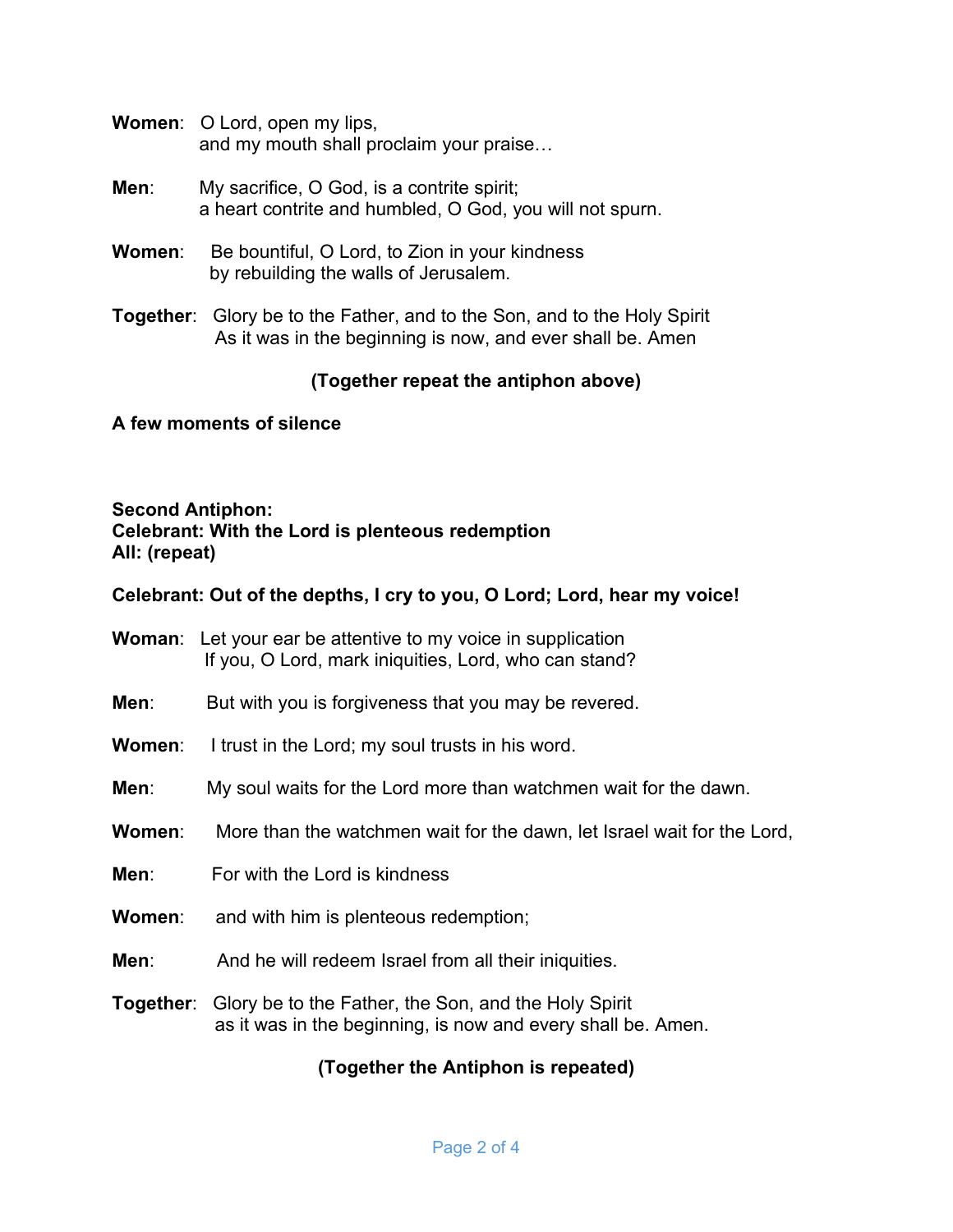# **Reflections on the Questions of Jesus - Dr. Joseph Kelly**

#### Our Lady's Song of Praise (stand)

**Antiphon Celebrant: God remembers his mercy forever. All (repeat)**

### **Celebrant: My soul magnifies the Lord,**

#### **Together**:

.

And my spirit rejoices in God my Savior. For He has looked on his servant in her nothingness.

> Henceforth all ages will call me blessed. Because the Almighty has worked marvels for me, And holy is his name!

His mercy is from age to age On those who are in awe of him.

> He puts forth his arm in strength And scatters the proud-hearted.

He casts the mighty from their thrones And raises up the lowly.

> He fills the starving with good things, And sends the rich away empty.

He protects Israel his servant, Remembering his mercy,

> The mercy promised to our ancestors, To Abraham and Sarah and their descendants forever.

Praise the Father, the Son, and the Holy Spirit Both now and forever, world without end. Amen

# **(The Antiphon is repeated)**